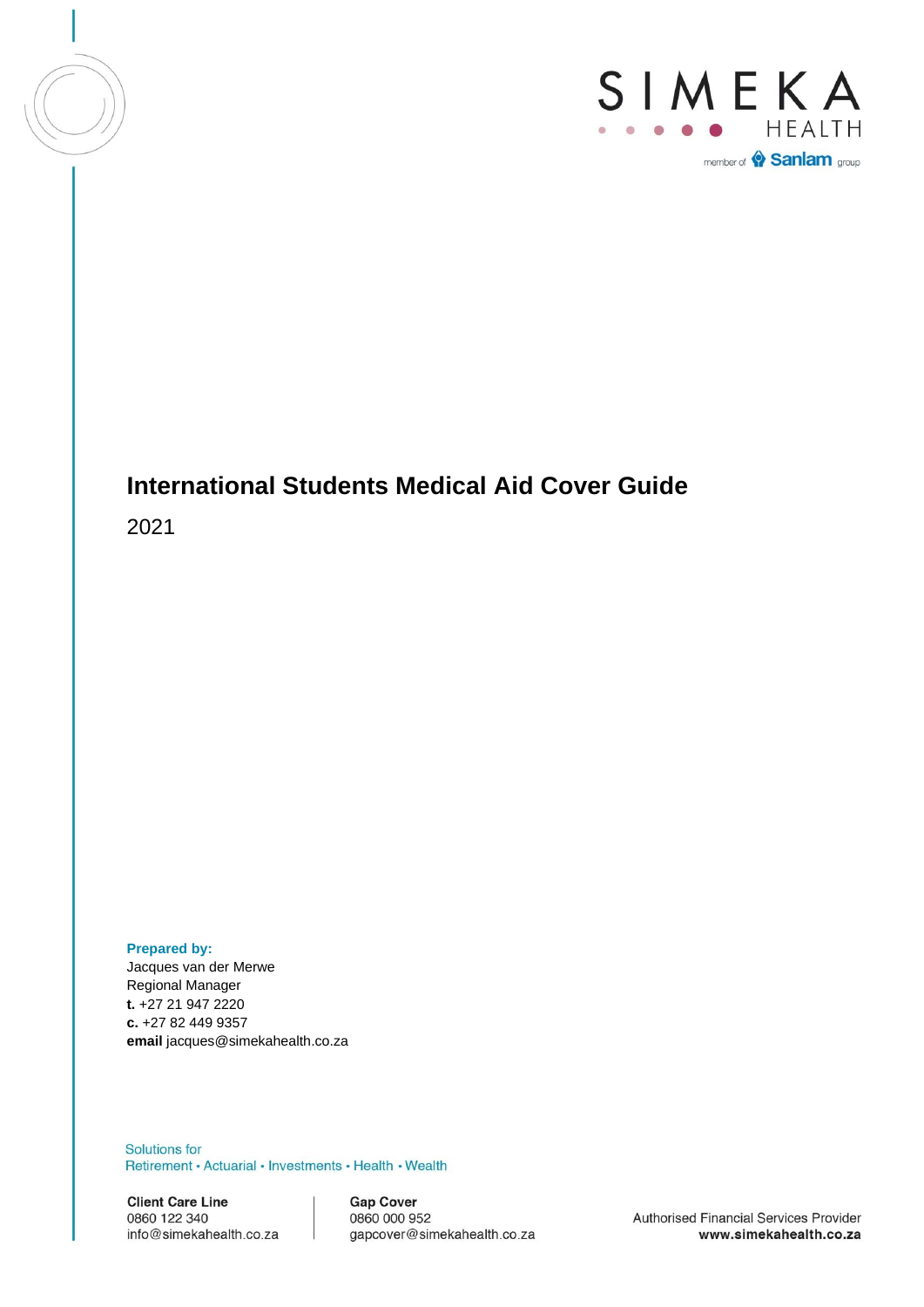# Table of **Contents**

| 1.  |                                                                                          |  |
|-----|------------------------------------------------------------------------------------------|--|
| 2.  |                                                                                          |  |
| 3.  |                                                                                          |  |
| 3.1 |                                                                                          |  |
| 3.2 |                                                                                          |  |
| 3.3 |                                                                                          |  |
| 3.4 |                                                                                          |  |
| 3.5 | Factors to take into consideration when comparing and selecting medical cover options. 4 |  |
| 4.  |                                                                                          |  |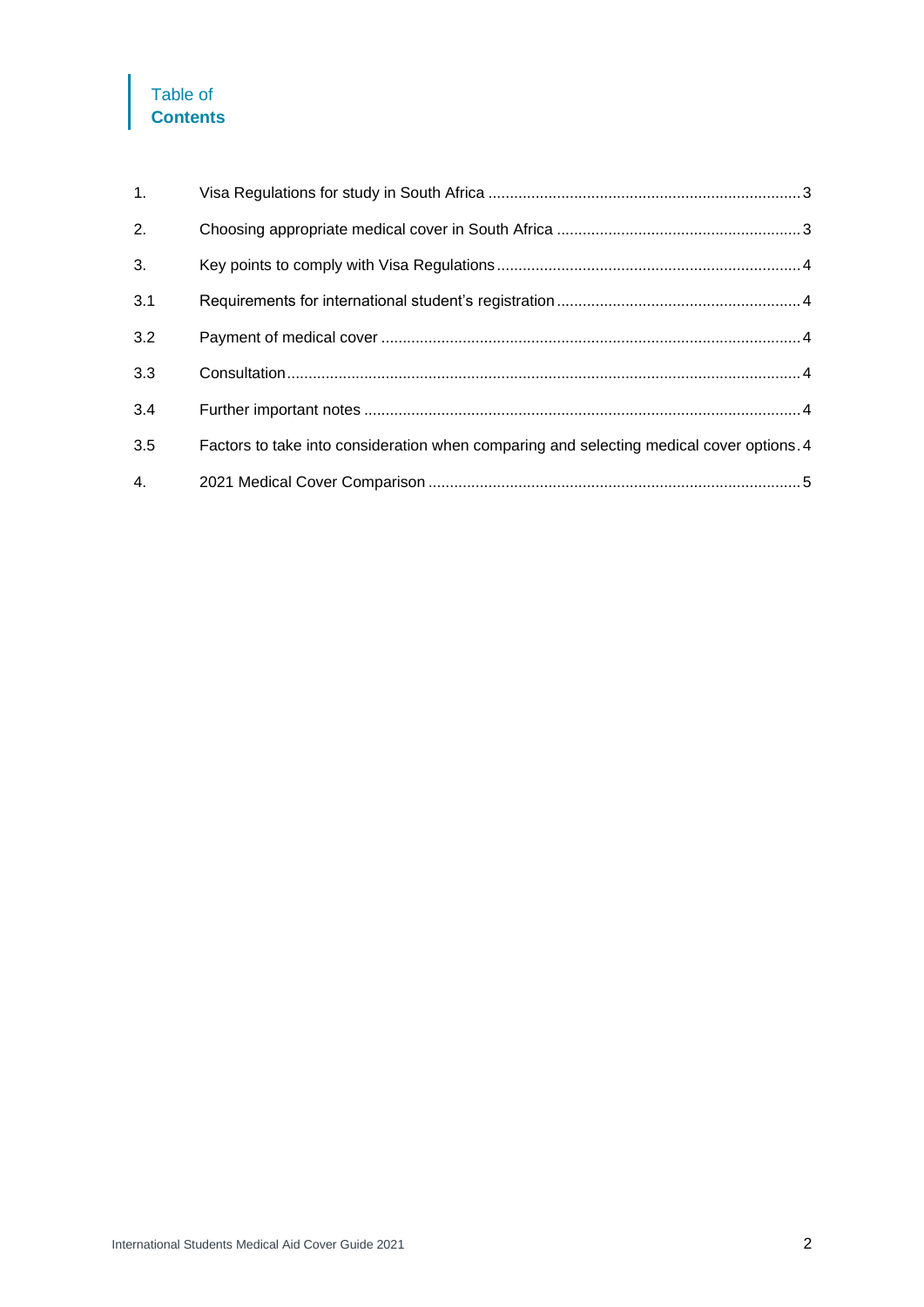### <span id="page-2-0"></span>**1. Visa Regulations for study in South Africa**

All international students taking up studies in South Africa must comply with the Visa Regulations in the Immigration Act (Act No. 13 0f 2002).

Regulation 12(f) of the schedule stipulates the requirement:

(f)… proof of medical cover renewed annually for the period of study with a medical scheme registered in terms of the Medical Schemes Act (Act No. 131 of 1998)

This legislation clearly states that all international students wishing to take up studies in South Africa must be in possession of appropriate medical cover with a registered South African medical scheme for the duration of their studies. This minimum basic cover as prescribed in the Medical Schemes Act can be obtained through very affordable medical scheme products, which are specifically suited to the needs of international students and minimise the university's or a student's liability for medical costs.

In this regard, the International Education Association of South Africa (IEASA) and through your university's affiliation with that body - also this institution, has appointed Simeka Health – a division of Sanlam - who are specialist health cover intermediaries, to assist international students with obtaining appropriate medical cover. Simeka Health, together with IEASA do an annual evaluation of available schemes and make clear proposals to universities around the most appropriate schemes, against the background of a wide range of criteria, including financial stability, benefits, costs and service offering.

Students can contact Simeka Health for further guidance on the process of applying for medical cover which complies with the relevant requirements, using the following contact details:

E-mail: international.students@simekahealth.co.za

Tel: (+27) 860 100 380

### <span id="page-2-1"></span>**2. Choosing appropriate medical cover in South Africa**

Prior to submitting your application, universities recommend that students carefully consider two proposed medical cover products – a summary of the cost and benefits of the products is attached to this document. You can also obtain further information by following these links and completing your application electronically once you have made your decision.

CompCare Medical Scheme | NetworX: [http://www.studentplan.co.za](http://www.studentplan.co.za/)

Momentum Medical Scheme | Ingwe: [http://www.ingwehealth.co.za](http://www.ingwehealth.co.za/)

Electronic payment facilities directly to the schemes are provided for your convenience. Alternatively, 3rd party payments can also be facilitated, in which instance proof of payment needs to be uploaded onto the scheme application process or emailed to Simeka Health, using the scheme membership number as reference. Simeka Health will then forward it to the relevant Scheme on your behalf.

#### **Please remember:**

The medical cover starts on the date indicated on the membership confirmation letter. If the student's study plans changed, they need to advise the scheme **one month before** the start date. Membership termination or start date change requests where notification has reached the scheme late, can unfortunately **not be backdated**. Membership cover is not linked to the arrival in South Africa to commence studies but to period of study visa.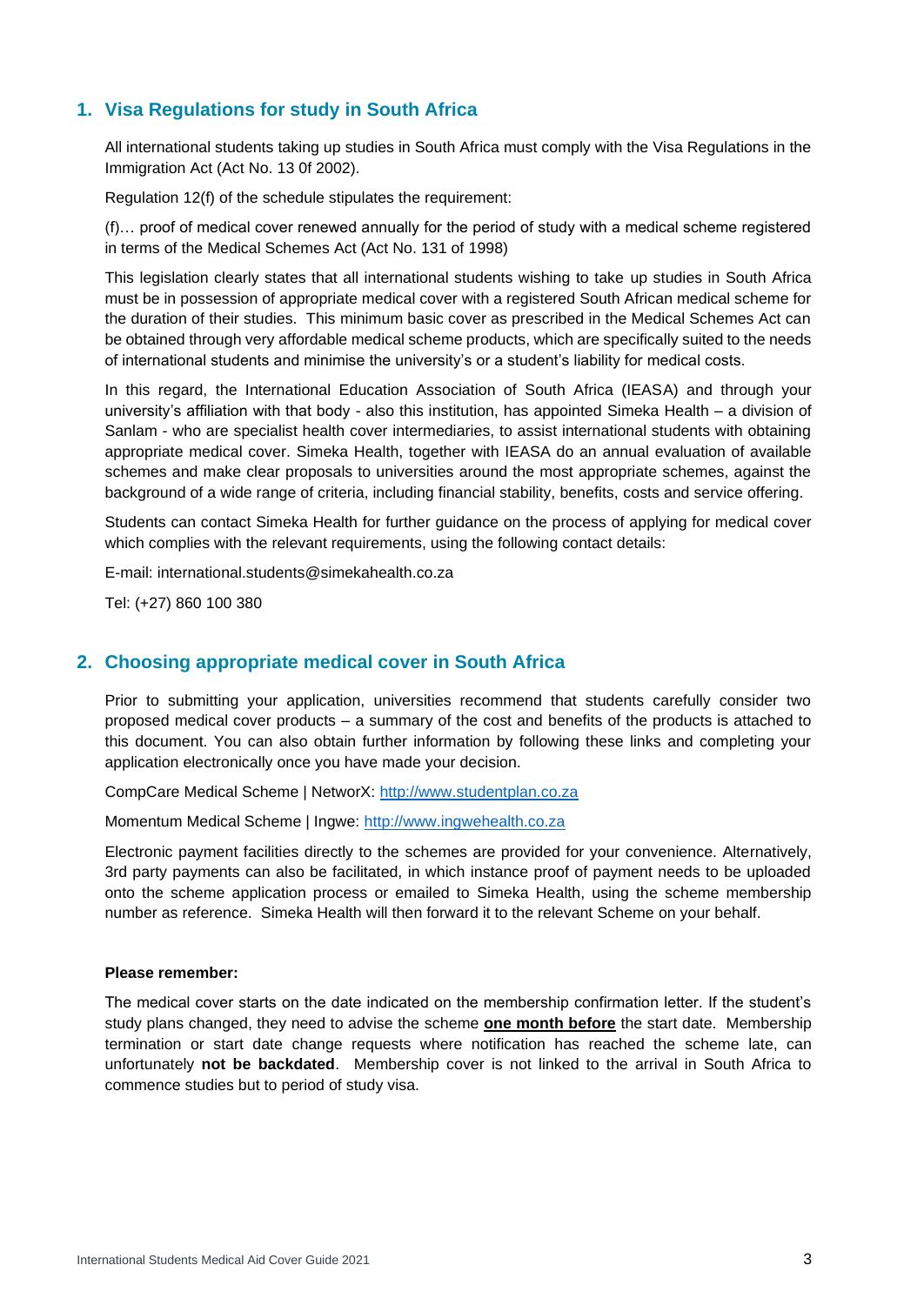## <span id="page-3-0"></span>**3. Key points to comply with Visa Regulations**

#### <span id="page-3-1"></span>**3.1 Requirements for international student's registration**

Prior to academic registration at universities, all international students must pre-register with the International Office. For pre-registration purposes, the universities require proof of a valid study permit, proof of payment of fees for the academic year and full medical aid cover with a South African registered medical aid scheme for the academic calendar year (being from the first day of the month of registration until the last day of December).

#### <span id="page-3-2"></span>**3.2 Payment of medical cover**

It is thus advisable that international students make the necessary financial arrangements for the medical aid cover prior to entry into South Africa. Should the student rely on sponsorship he/she should ensure that the sponsor is advised of this requirement at the onset of the sponsorship. Payment for the required medical aid cover must be made directly to the medical aid scheme and no cash payments are allowed as it is a security risk for all parties.

#### <span id="page-3-3"></span>**3.3 Consultation**

Simeka Health currently operates nationally as healthcare consultants to most South African higher education institutions. Simeka Health and/or representatives of the selected medical schemes will be on campus during scheduled times throughout the academic year to assist students with any medical aid related queries. Please confirm the consultation times with the International Office. Membership cards can be collected during these consultation times. Any questions students might have with regard to their medical cover whilst in South Africa can also be dealt with during these visits. A training session will be facilitated during pre-registration in February on all aspects of medical aid cover.

#### <span id="page-3-4"></span>**3.4 Further important notes**

Students taking modular programmes are not required to submit proof of medical insurance for preregistration with the International Office, however, should such students remain in South Africa for the continuation of the year, they will be required to purchase medical cover as stipulated above. Full degree students must obtain medical cover for the full duration of study while resident in South Africa.

#### <span id="page-3-5"></span>**3.5 Factors to take into consideration when comparing and selecting medical cover options**

- i Your specific medical needs e.g. spectacles, chronic medication, dentistry etc.: please specifically review these benefits at the different schemes
- ii The cost payable per month the cost will be payable upfront for the duration of study, e.g. cost x 12 months
- iii Benefits offered please compare the benefits as summarized below

Proximity of network of providers (e.g. is your provider accessible or within walking distance from your residence?) The products offered generally offer network doctors in close proximity.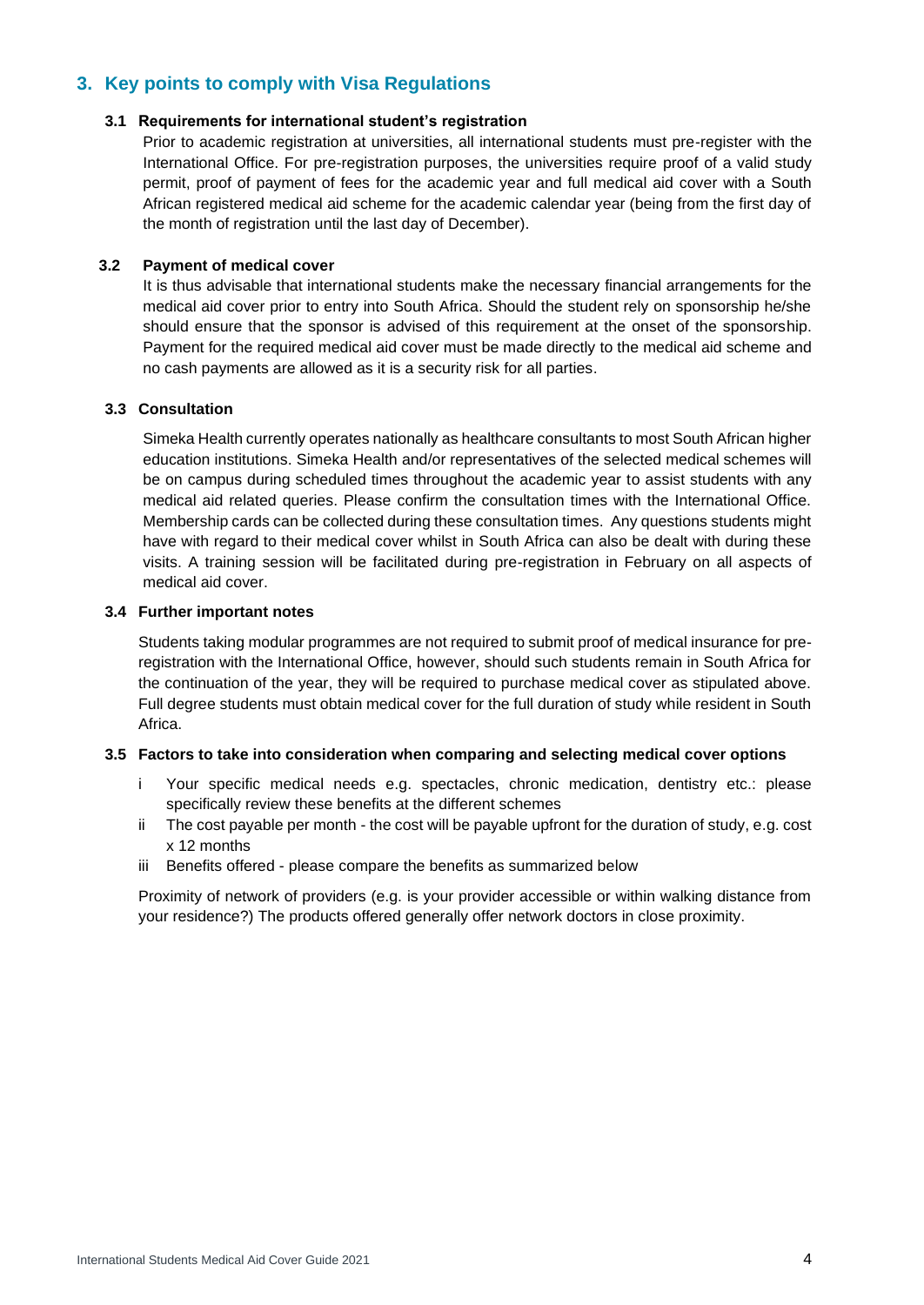# **4. 2021 Medical Cover Comparison**

<span id="page-4-0"></span>

|                                                                                                                                                            | <b>Compcare Medical Scheme</b>                                                                                                                                                                                                                                                      | <b>CompCare</b><br>Medical Scheme                                                                                     | <b>Momentum Medical Scheme</b>                                                                                                                                                                                         | momentum<br>medical scheme |
|------------------------------------------------------------------------------------------------------------------------------------------------------------|-------------------------------------------------------------------------------------------------------------------------------------------------------------------------------------------------------------------------------------------------------------------------------------|-----------------------------------------------------------------------------------------------------------------------|------------------------------------------------------------------------------------------------------------------------------------------------------------------------------------------------------------------------|----------------------------|
| <b>OPTION</b>                                                                                                                                              | <b>NETWORX</b>                                                                                                                                                                                                                                                                      |                                                                                                                       | <b>INGWE</b>                                                                                                                                                                                                           |                            |
| <b>CONTRIBUTION</b>                                                                                                                                        | R450 per month                                                                                                                                                                                                                                                                      |                                                                                                                       | R455 per month                                                                                                                                                                                                         |                            |
| <b>Hospital Network</b>                                                                                                                                    | No - any private hospital                                                                                                                                                                                                                                                           |                                                                                                                       | No - any private hospital                                                                                                                                                                                              |                            |
| <b>Overall Limit (non-PMB)</b>                                                                                                                             | R1 500 000 per family per annum at any private hospital for elective<br>surgery<br>(Unlimited for Prescribed Minimum Benefits)                                                                                                                                                      |                                                                                                                       | No overall annual limit - any private hospital for elective<br>surgery (Unlimited for Prescribed Minimum Benefits)                                                                                                     |                            |
| <b>Specialised Radiology (MRI &amp;</b><br>CT scans)                                                                                                       | Subject to scheme approval & protocols/Prescribed Minimum<br><b>Benefits</b>                                                                                                                                                                                                        |                                                                                                                       | Subject to scheme approval & protocols/Prescribed Minimum<br><b>Benefits</b>                                                                                                                                           |                            |
| <b>Out of hospital Network</b>                                                                                                                             | Universal Network GP                                                                                                                                                                                                                                                                |                                                                                                                       | Ingwe Active Primary Care Network                                                                                                                                                                                      |                            |
| <b>GP</b> consultations                                                                                                                                    | Unlimited GP visits at network GP<br>Clinical motivation required from 3rd visit per beneficiary.<br>Out-of-network GP visits: two per beneficiary, to value of R1 200<br>per event, including medication, pathology, radiology, excluding<br>facility fee. 20% co-payment applies. |                                                                                                                       | Unlimited GP visits at any GP in the network<br>Out-of-network GP/emergency/casualty visits: 1 per<br>beneficiary, 2 per family, R100 co-payment per visit including<br>medication, pathology and radiology treatment. |                            |
| <b>Chronic medicine</b><br>Subject to a specific list of medicines for 27 Prescribed Minimum<br>Benefit conditions, prescribed by the Universal Network GP |                                                                                                                                                                                                                                                                                     | Subject to a specific list of medicines for 26 Prescribed<br>Minimum Benefit conditions, prescribed by the network GP |                                                                                                                                                                                                                        |                            |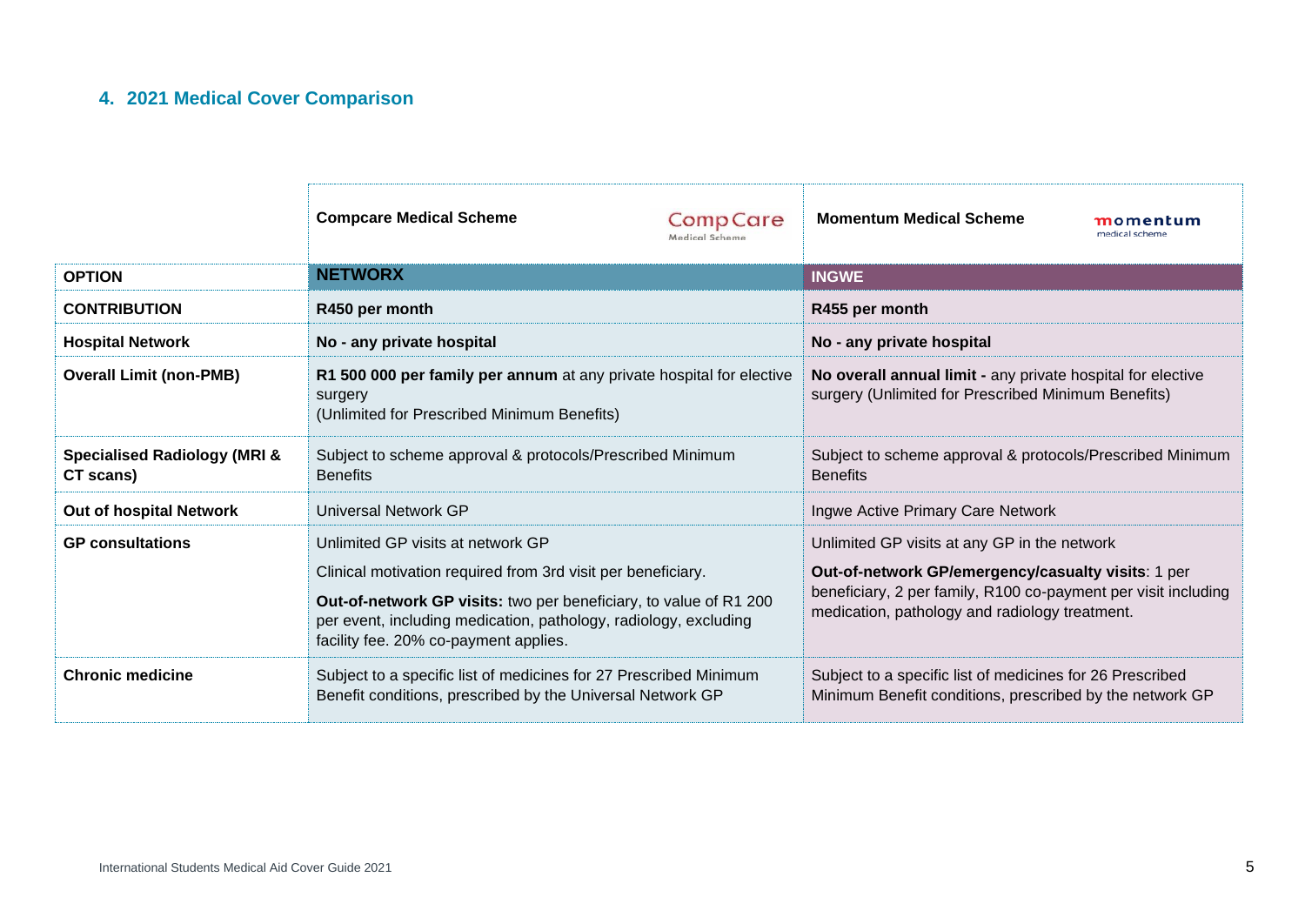|                                      | <b>Compcare Medical Scheme</b>                                                                                                                                                                                                                                             | <b>CompCare</b><br>Medical Scheme | <b>Momentum Medical Scheme</b>                                                                                                                                                                                                                                                                                                                                                        | momentum<br>medical scheme |
|--------------------------------------|----------------------------------------------------------------------------------------------------------------------------------------------------------------------------------------------------------------------------------------------------------------------------|-----------------------------------|---------------------------------------------------------------------------------------------------------------------------------------------------------------------------------------------------------------------------------------------------------------------------------------------------------------------------------------------------------------------------------------|----------------------------|
| <b>OPTION</b>                        | <b>NETWORX</b>                                                                                                                                                                                                                                                             |                                   | <b>INGWE</b>                                                                                                                                                                                                                                                                                                                                                                          |                            |
| <b>Prescribed medication</b>         | Unlimited (Schedule 3 and higher) at network GP/accredited<br>pharmacy subject to formulary. Non formulary has 25% co-payment                                                                                                                                              |                                   | Unlimited at Ingwe Active Network GP/accredited pharmacy<br>subject to formulary                                                                                                                                                                                                                                                                                                      |                            |
| Pathology<br>(Blood tests)           | Unlimited to network provider subject to specific list                                                                                                                                                                                                                     |                                   | Unlimited at Ingwe Active Network provider subject to<br>specific list                                                                                                                                                                                                                                                                                                                |                            |
| Radiology<br>$(x-rays)$              | Unlimited to network provider subject to specific list                                                                                                                                                                                                                     |                                   | Unlimited to Ingwe Active provider subject to specific list plus<br>cover for the single view chest x-ray for visa and radiological<br>report                                                                                                                                                                                                                                         |                            |
| <b>Annual Flexi Benefit</b><br>(AFB) | R3 320 per beneficiary,<br>R4 950 per family                                                                                                                                                                                                                               |                                   | N/A - refer to specific benefit details                                                                                                                                                                                                                                                                                                                                               |                            |
| <b>Dentistry</b>                     | One annual consultation. Payable from Annual Flexi Benefit, subject<br>to protocols (basic only) at network provider<br>R1 700 per beneficiary, R2 850 per family, paid from Annual Flexi<br><b>Benefit</b>                                                                |                                   | Member can visit one of the Ingwe Active Primary Care<br>Network dentists for an annual dental check-up. We cover<br>the consultation, cleaning, fillings and<br>extractions of teeth. Subject to protocols.                                                                                                                                                                          |                            |
| <b>Specialist consultations</b>      | 2 consultations per year referred by Network GP, max 3 per family, 2<br>additional for pregnancy, subject to Annual Flexi Benefit, referral by<br>network GP and pre-authorisation. 2 antenatal visits per pregnancy,<br>paid from Annual Flexi Benefit                    |                                   | 2 specialist or physiotherapists consultations per family - no<br>co-payment per visit. Referral by network GP and pre-<br>authorisation required. Additional 4 gynaecologist visits for<br>members registered on the maternity programme. R1 100 per<br>consultation and R2 200 per family per annum. No co-<br>payment and reimbursement at 100% of Momentum Medical<br>Scheme rate |                            |
| <b>Casualty benefit</b>              | Payable from Annual Flexi Benefit                                                                                                                                                                                                                                          |                                   | 1 visit per beneficiary, 2 per family combined limit with out-of-<br>network visits. Pre-authorisation required within 72 hours and<br>R100 co-payment. Cover at 100% of Momentum Medical<br>Scheme rate                                                                                                                                                                              |                            |
| Optometry                            | Payable from Annual Flexi Benefit, subject to 1 eye test and one pair<br>of clear plastic single vision (R910) or bi-focal lenses limited to R1500<br>including frames every 2 years, subject to protocols/limits and<br>network provider, paid from Annual Flexi Benefit. |                                   | 1 eye test and one pair of single or bi-focal lenses and<br>frames every 2 years, subject to protocols at Active Primary<br>Care Network optometrist                                                                                                                                                                                                                                  |                            |